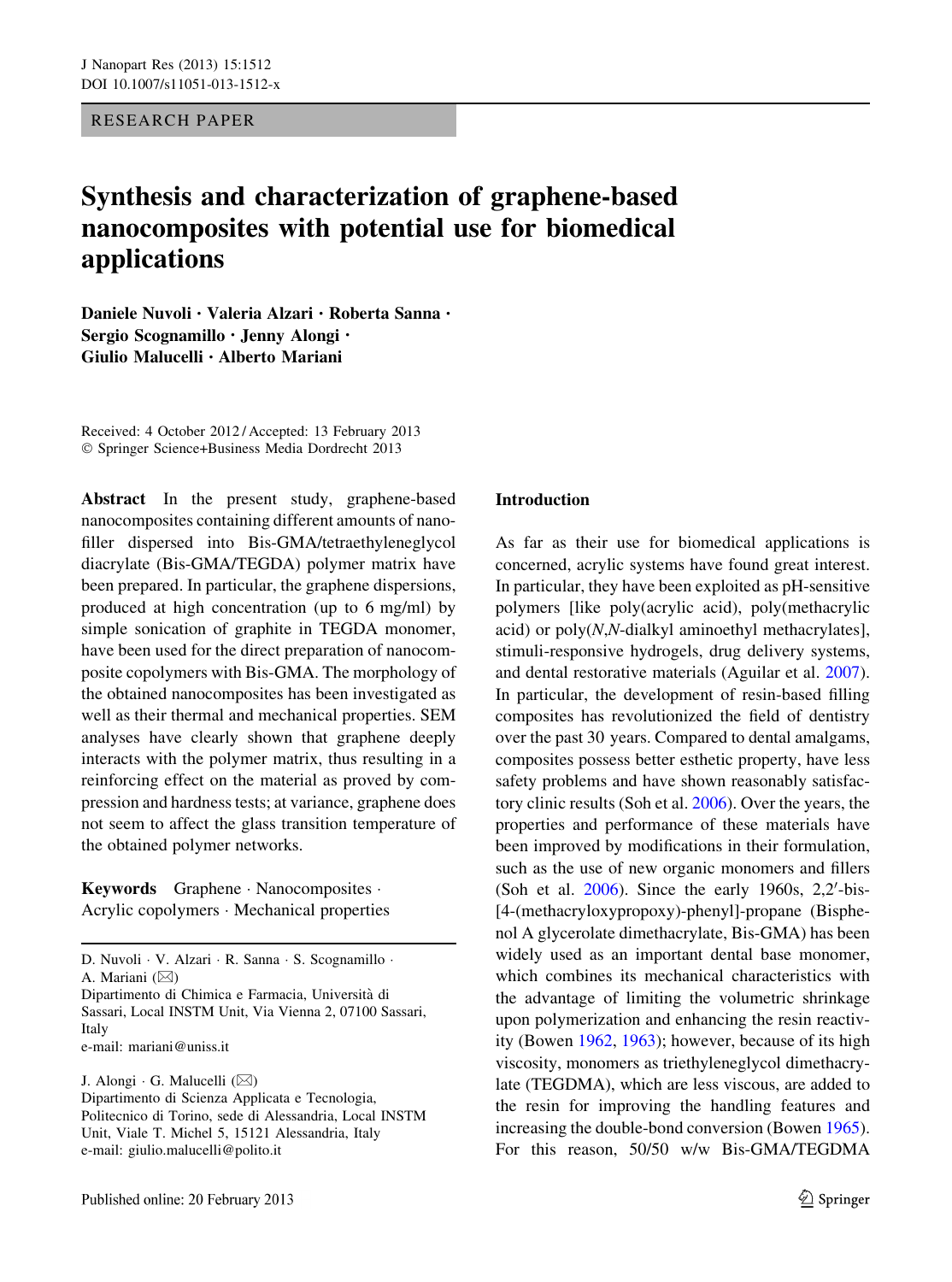mixtures are those that are used most for the preparation of dental composites, where the final properties are enhanced by the addition of large amounts of inorganic fillers, such as micro- or nano-sized  $SiO<sub>2</sub>$ ,  $ZrO<sub>2</sub>$ ,  $Al<sub>2</sub>O<sub>3</sub>$ , and silicate glasses (Antonucci and Stansbury [1997](#page-5-0); Roberson et al. [2002;](#page-6-0) Chen et al. [2005\)](#page-6-0). The resins reinforced with bioactive glass,  $Al_2O_3$  or other fillers, have been also used for craniofacial and orthopedic applications like bone implants and prostheses (Ballo et al. [2011](#page-5-0); Palussière et al. [2005](#page-6-0); Tuusa et al. [2007;](#page-7-0) Zhao et al. [2009](#page-7-0)).

Graphene, one of the allotropes of elemental carbon, is a planar monolayer of carbon atoms arranged into a two-dimensional honeycomb lattice with a carbon–carbon bond length of 0.142 nm (Slonczewski and Weiss [1958](#page-6-0)). It has demonstrated a variety of intriguing properties including high electron mobility at room temperature  $(250,000 \text{ cm}^2)$  $V^{-1}$  s<sup>-1</sup>) (Novoselov et al. [2004,](#page-6-0) [2005\)](#page-6-0), exceptional thermal conductivity  $(5,000 \text{ Wm}^{-1} \text{ K}^{-1})$  (Balandin et al. [2008](#page-5-0)) and superior mechanical properties, with a Young's modulus of 1 TPa (Lee et al. [2008](#page-6-0)). Its potential applications include single molecule gas detection (Schedin et al. [2007;](#page-6-0) Sofo et al. [2007](#page-6-0)), transparent conducting electrodes (Wang et al. [2008](#page-7-0)), energy storage devices such as supercapacitors (Stoller et al. [2008\)](#page-6-0), lithium ion batteries (Yoo et al. [2008\)](#page-7-0), fabrication of transistors (Ponomarenko et al. [2008;](#page-6-0) Wang et al. [2009](#page-7-0)), and use in nanocomposite materials with enhanced properties (Stankovich et al. [2006;](#page-6-0) Kim et al. [2010](#page-6-0); Potts et al. [2011](#page-6-0)).

One of the most effective and promising routes for the bulk production of graphene (and its use for nanocomposite production) is the exfoliation of graphite in a liquid medium to form colloidal suspensions of single or few-layered graphene sheets (Park and Ruoff [2009](#page-6-0)). Usually, the production by this method involves the synthesis of graphite oxide because it facilitates the exfoliation and the dispersion in polar solvents; however, oxidation results in considerable damaging of graphene electronic structure, which can be only partially restored by reduction processes. As a consequence, the so-obtained ''graphene'' actually still contains a number of oxidized carbons, and consequently is characterized by properties that differ from those that real graphene may exhibit (Coleman [2013\)](#page-6-0). This drawback, combined with the high number of synthetic steps envisaged by this approach, suggested many researchers to find

easier alternative routes. In particular, Hernandez et al. [\(2008](#page-6-0)) succeeded in obtaining graphene sheets by direct graphite exfoliation in N-methylpyrrolidone, with a non-chemical solution phase method, based on the assumption that the energy required to exfoliate graphene is balanced by the solvent-graphene interaction for compounds having a surface energy similar to graphene. At variance to the other methods reported in literature, this synthetic route allows avoiding special apparatuses (Aizawa et al. [1990](#page-5-0); Lu et al. [1999](#page-6-0); Berger et al. [2006\)](#page-5-0), and any chemical manipulation, which eventually results in defect-containing graphene (Lerf et al. [1998](#page-6-0); Boukhvalov and Katsnelson [2008;](#page-5-0) Li et al. [2008\)](#page-6-0). The development of this method allowed reaching the highest concentrations reported so far in any solvent and to synthesize polymer nanocomposites, with the further advantage of avoiding any solvent to be eventually removed (Nuvoli et al. [2011,](#page-6-0) [2012](#page-6-0); Alzari et al. [2011a](#page-5-0), [b;](#page-5-0) Sanna et al. [2012](#page-6-0); Scognamillo et al. [2012;](#page-6-0) Khan et al. [2010](#page-6-0), [2011](#page-6-0)). As far as nanocomposites are concerned, it was assessed that a very small amount of graphene is sufficient to largely improve the resulting mechanical properties (Alzari et al. [2011a](#page-5-0), [b;](#page-5-0) Ramanathan et al. [2008;](#page-6-0) Rafiee et al. [2009](#page-6-0); Verdejo et al. [2008\)](#page-7-0).

Furthermore, several studies demonstrated that graphene oxide is potentially cytotoxic (Sasidharan et al. [2011;](#page-6-0) Sanchez et al. [2012](#page-6-0)), while graphene obtained by direct exfoliation in liquid media does not seem to be so (Sanchez et al. [2012](#page-6-0), Fan et al. [2010,](#page-6-0) Sasidharan et al. [2012\)](#page-6-0). These findings further justify the use of graphene instead of some of its more or less reduced forms for biomedical applications. More specifically, Fan et al. [\(2010](#page-6-0)) showed that graphene/chitosan composite materials have good biologic safety and displayed almost noncytotoxicity (Hailong et al. 2010). Sasidharan et al. ([2012\)](#page-6-0) not only demonstrated the biocompatibility of graphene dispersed into a polymer (graphene dispersions on mammalian cells were tested and showed  $\sim 80$  % cell survival) but also its antibacterial properties. Indeed, the microbial growth of Escherichia coli and Bacillus subtilis, after exposure to the graphene/polymer nanocomposite, showed fewer viable and active bacteria as compared with the exposure to pure polymer or pure graphene dispersions.

In this study we investigated the use of graphene as novel nanofiller in Bis-GMA/TEGDA copolymers, which might be of interest in biomedical applications.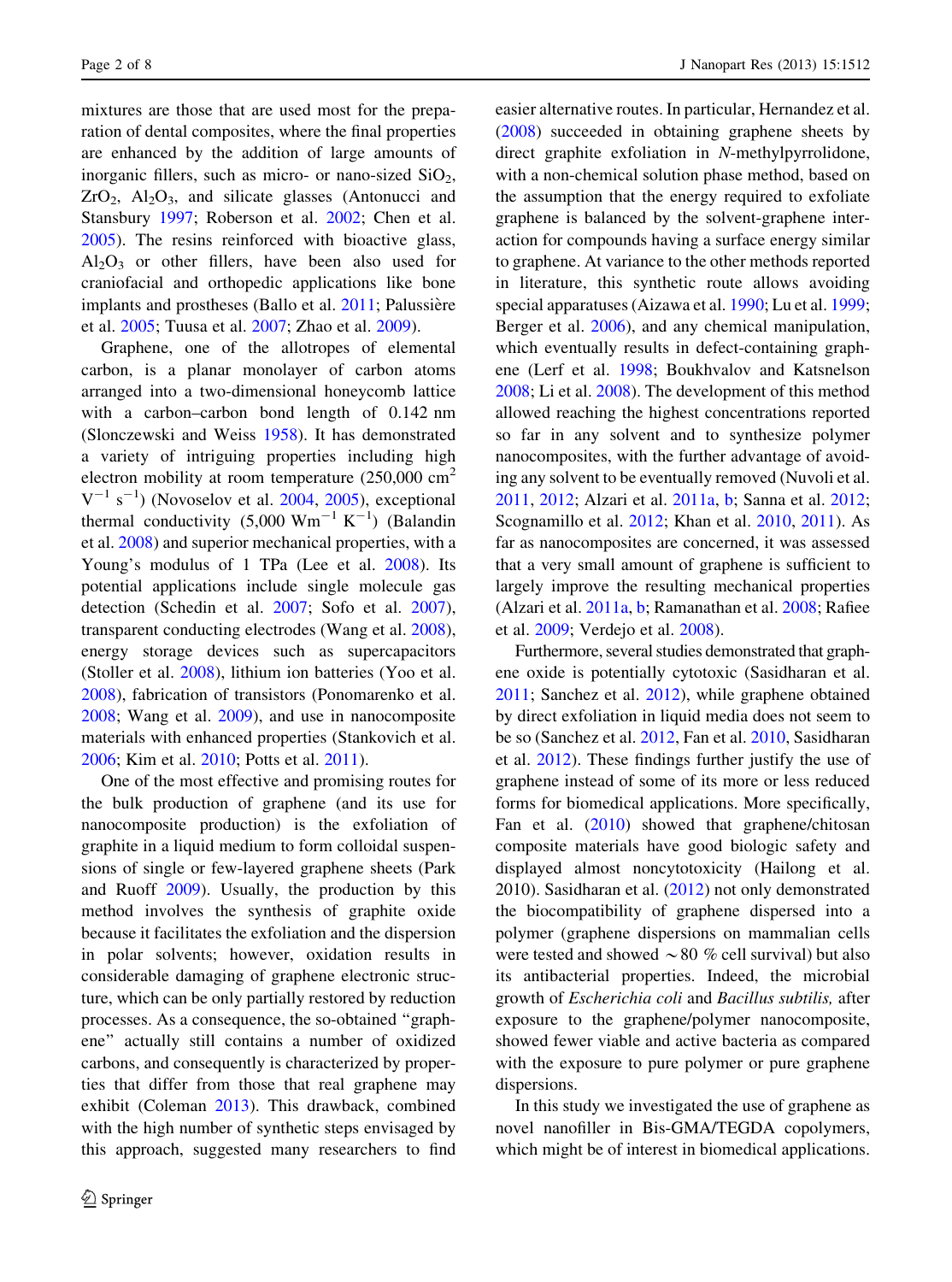TEGDA has been used instead of TEGDMA because of its superior characteristics as an effective dispersing medium for graphene (Alzari et al. [2011b\)](#page-5-0). However, in order to investigate the real contribution of graphene on the mechanical properties of the polymer matrix, at variance to what happens in commercial formulations, no other filler was added. More specifically, graphene was obtained at high concentration by simply sonicating graphite in TEGDA and the resulting dispersions were used for the direct preparation of nanocomposite copolymers with Bis-GMA. Their morphology and their thermal and mechanical properties have been investigated and correlated with the nanofiller content.

# Experimental section

## Materials

TEGDA (MW = 302.32,  $d = 1.11$  g cm<sup>-3</sup>), TEG-DMA (MW = 286.32, d = 1.092 g cm<sup>-3</sup>), Bis-GMA  $(MW = 512.6, d = 1.161 \text{ g cm}^{-3})$ , benzoyl peroxide (BPO,  $MW = 242.23$ ), and graphite flakes (particle size,  $+100$  mesh) were purchased from Sigma-Aldrich and used as received.

## Preparation of graphene dispersions in TEGDA

The procedure used for the preparation of a graphene/ TEGDA masterbatch at high concentration is reported by Alzari et al. [\(2011b](#page-5-0)). In brief, 5 g of TEGDA were put in a tubular plastic reactor (i.d. 15 mm) and added 5 wt% of graphite flakes; the reactor was placed in an ultrasonic bath (0.55 kW, water temperature  $\approx$  25 °C) for 24 h. Then, the mixture was centrifuged for 30 min at 4,000 rpm to precipitate unexfoliated graphite flakes and the black liquid-phase containing graphene was recovered.

The graphene concentration, calculated by gravimetry after filtration through polyvinylidene fluoride filters (pore size 0.22  $\mu$ m), was 6 mg ml<sup>-1</sup>.

In order to determine the actual graphene content in any diluted dispersion used for the nanocomposites preparation, UV–Vis spectroscopy measurements were performed with a Hitachi U-2010 spectrometer (1 cm cuvette,  $\lambda = 660$  nm and  $\epsilon = 436$  mL mg<sup>-1</sup>m<sup>-1</sup>).

Raman spectra were carried of confirming the presence of graphene. Samples for analyses were prepared by vacuum filtration of dispersions on PVDF filters (pore size  $0.22 \mu m$ ), the spectra were collected with a Bruker Senterra Raman microscope, using an excitation wavelength of 532 nm at 5 mW. The spectra were acquired by averaging 5 acquisitions of 5 s with a  $50\times$  objective.

#### Synthesis of Bis-GMA/TEGDA nanocomposites

Polymer resins were prepared as follows: the graphene masterbatch dispersion in TEGDA was diluted with suitable amounts of this latter liquid monomer for achieving the desired concentration (for the neat resin, pure TEGDA was employed); an appropriate amount of Bis-GMA was added for obtaining a 1:1 w/w mixture, then 1 wt% (referred to the total weight) of BPO was added and the mixture was homogenized. Polymerization was performed in silicone molds  $(1 \times 1 \times 0.3 \text{ cm}^3)$  at 80 °C for 24 h. For comparative purposes, TEGDA was replaced with TEGDMA, following the same procedure described above.

## Characterization techniques

Differential Scanning Calorimetry (DSC) measurements on the PBT and their nanocomposites were performed by means of a Q100 Waters TA Instruments calorimeter, equipped with TA Universal Analysis 2000 software. The surface morphology of the samples was investigated using a scanning electron microscope (SEM, LEO 1450VP). The specimens  $(0.5 \times 0.5 \text{ mm}^2)$  were fractured in liquid nitrogen, fixed to conductive adhesive tapes and gold-metallized.

Compression tests, according to ASTM D695, were performed, using a Zwick-Roll Z010 apparatus, equipped with a 5 kN load cell, at  $23 \pm 2$  °C and  $50 \pm 5$  % relative humidity. At least five tests were repeated for each material to have reproducible and significant data. Standard deviation (SD) was always below 5 %.

The surface hardness of the samples was measured according to ASTM D2240 (Shore A) at  $23 \pm 2$  °C and  $50 \pm 5$  % relative humidity. At least one measurement at each of five different points distributed over the specimen was performed, using the median of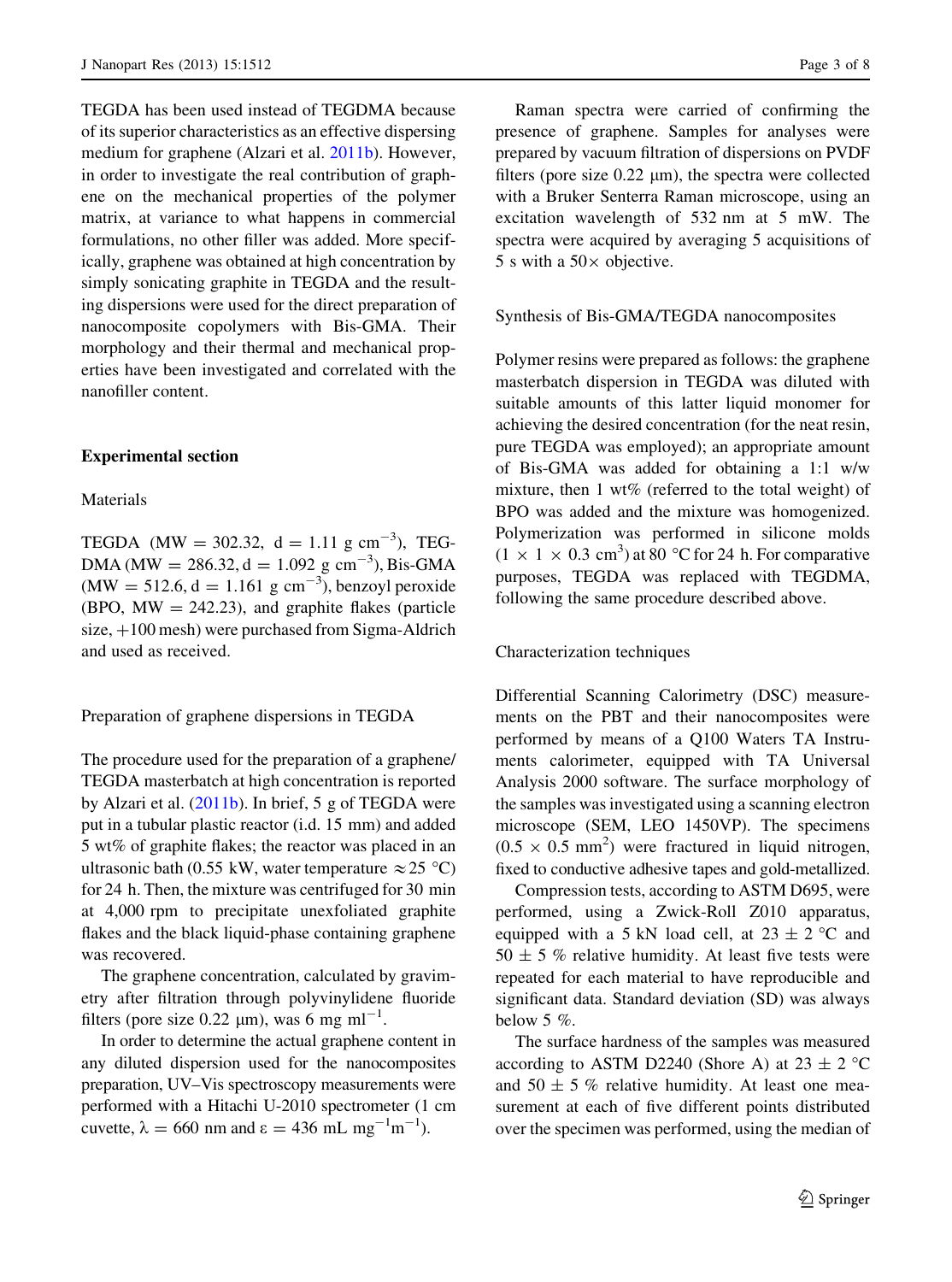these hardness measurements as the hardness value. SD was always below 2 %.

# Results and discussion

As reported in the [Introduction,](#page-0-0) some of the typical resins for dental and other biomedical applications are made of Bis-GMA/TEGDMA mixtures. Because of the higher dispersibility of graphene in TEGDA with respect to TEGDMA, since the structure of the two monomers is quite similar, we replaced TEGDMA with TEGDA in the copolymers with Bis-GMA.

Graphene dispersions in TEGDA with high nanofiller loadings were obtained by dispersing graphite flakes in TEGDA and subsequently ultrasonicating for allowing graphite exfoliation (Alzari et al. [2011b](#page-5-0)). This process has been explained in terms of solubility parameters on the basis of the favorable interactions of graphene flakes with the surrounding liquid matrix. In other words, the weak interactions (i.e., van der Waals forces,  $\pi$  interactions) among graphene flakes and monomer replace those present in graphite, responsible for graphene stacking, thus permitting the exfoliation (Coleman [2013\)](#page-6-0).

By this method, in the present study graphene has been produced at high concentration in the monomer to be polymerized, with the great advantage of directly obtaining the corresponding nanocomposite.

The presence of few-layer graphene was confirmed by Raman spectroscopy (Fig. 1) and TEM analyses (not shown). As already observed in our previous article (Alzari et al. [2011b](#page-5-0)), the Raman spectra show



Fig. 1 Raman spectra of graphene obtained from dispersion of graphite in TEGDA compared with initial graphite

the symmetric shape and position  $(2,703 \text{ cm}^{-1})$  of the 2D peak, typical of few-layer graphene (Ferrari et al. [2006\)](#page-6-0) and differ from the graphite 2D peak (two components with a maximum at  $2,713$  cm<sup>-1</sup>).

It is noteworthy that in this study, the maximum graphene concentration, as determined by gravimetry after filtration, was 6.00 mg  $ml^{-1}$ , which is one of the highest value reported so far (Nuvoli et al. [2011](#page-6-0); Alzari et al. [2011a](#page-5-0), [b;](#page-5-0) Khan et al. [2011,](#page-6-0) [2010\)](#page-6-0) in any solvent and by any graphene production method.

For this study, several copolymers (PBTs) made of Bis-GMA/TEGDA (constant ratio: 50:50 w/w), were prepared varying graphene concentration (from 0 to 0.270 wt%), by properly diluting a TEGDA masterbatch dispersion (graphene concentration:  $6.00 \text{ mg ml}^{-1}$ , Table 1).

Figure [2](#page-4-0) shows the typical SEM micrographs of A3, A5 samples (both are graphene-filled) and of the corresponding neat polymer (sample A1). While the surface of the neat PBT appears completely smooth and homogeneous, it becomes as rougher as the graphene content increases. This finding can be explained by taking into account the strong interactions occurring between graphene and polymer matrix, which obstacle the straight propagation of the fracture that, otherwise, would result in a smooth surface. It is also worthy to note that a very homogeneous distribution of the graphene sheets within the polymer matrix is achieved for all the filled systems investigated, also including that characterized by the highest graphene content, as already reported in the literature (Alzari et al. [2011b\)](#page-5-0).

In order to investigate the effect of graphene on the mechanical properties, hardness and compression tests were carried out on PBT copolymers containing different amounts of nanofiller, as listed above. Table [2](#page-4-0)

Table 1 Graphene concentration in the liquid dispersions and in the final nanocomposite materials

| Sample         | Graphene<br>concentration in<br>TEGDA (mg/ml) | Graphene<br>concentration<br>in PBT $(wt\%)$ |
|----------------|-----------------------------------------------|----------------------------------------------|
| A <sub>1</sub> | 0                                             | 0                                            |
| A <sub>2</sub> | 0.06                                          | 0.003                                        |
| A <sub>3</sub> | 0.24                                          | 0.011                                        |
| A <sub>4</sub> | 1.20                                          | 0.053                                        |
| A <sub>5</sub> | 6.00                                          | 0.270                                        |
|                |                                               |                                              |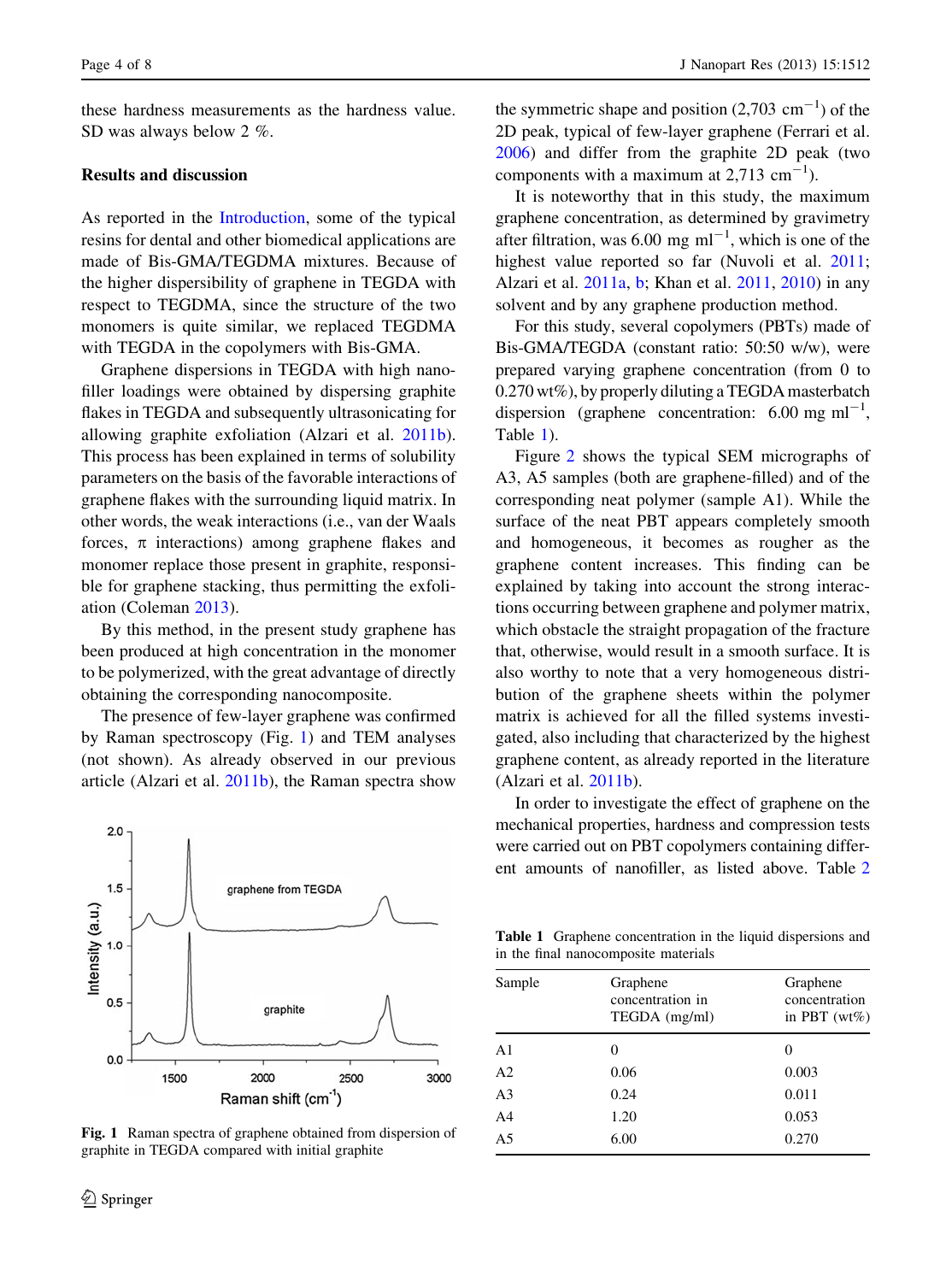<span id="page-4-0"></span>

Fig. 2 SEM micrographs of Bis-GMA/TEGDA copolymers with different amounts of graphene: neat PBT (A1, a), 0.011 wt% (A3, b), and 0.270 wt% (A5, c)

collects the obtained values of Shore A hardness and modulus of elasticity. For comparison, values referred to the unfilled resin prepared with TEGDMA instead of TEGDA are also presented (see R sample). First of all, a comparison between the neat polymer matrices was

| Sample         |    | Hardness—Shore A Modulus of elasticity <sup>a</sup> (MPa) |
|----------------|----|-----------------------------------------------------------|
| R <sup>b</sup> | 80 | $630 \pm 22$                                              |
| A <sub>1</sub> | 84 | $542 \pm 16$                                              |
| A <sub>2</sub> | 87 | $550 \pm 13$                                              |
| A <sub>3</sub> | 94 | $658 \pm 19$                                              |
| A <sub>4</sub> | 95 | $730 \pm 29$                                              |
| A <sub>5</sub> | 96 | $839 \pm 15$                                              |

<sup>a</sup> From compression tests

 $b$  Bis-GMA/TEGDMA (50/50)

**Table 3** Degree of conversion and  $T_g$  values for PBT filled with different amounts of graphene

| Sample         | $C$ % | $T_{\rm g}$ (°C) |
|----------------|-------|------------------|
| R              | 97    | 46               |
| A <sub>1</sub> | 94    | 99               |
| A2             | 94    | 99               |
| A <sub>3</sub> | 98    | 99               |
| A4             | 95    | 99               |
| A <sub>5</sub> | 97    | 98               |

made. As can be seen in Table 2, Shore A hardness values indicate that the replacement of TEGDMA with TEGDA results in an increase of the hardness from 80 to 84. When graphene is embedded into the polymer matrix, the measured hardness turns out to depend on the nanofiller content; in particular, Shore A hardness increases up to 94 (12 % increase with respect to the unfilled PBT) for the sample containing 0.011 wt% graphene (sample A3), and to 96 (when the nanofiller concentration reaches 0.27 wt%; sample A5), thus indicating that hardness reaches a plateau in the presence of relatively low nanofiller amounts. This behavior can be ascribed to the formation of a percolated interphase region, occurring even at very low graphene concentrations, upon which the effect of the nanofiller on the thermal and mechanical properties is less pronounced (Ramanathan et al. [2008\)](#page-6-0).

As far as compression tests are concerned, the replacement of TEGDMA with TEGDA worsens the compression strength, which, however, is compensated by the addition of the nanofiller. Indeed, graphene exerts a strong reinforcing effect on the polymer matrix even at very low concentration: the modulus of elasticity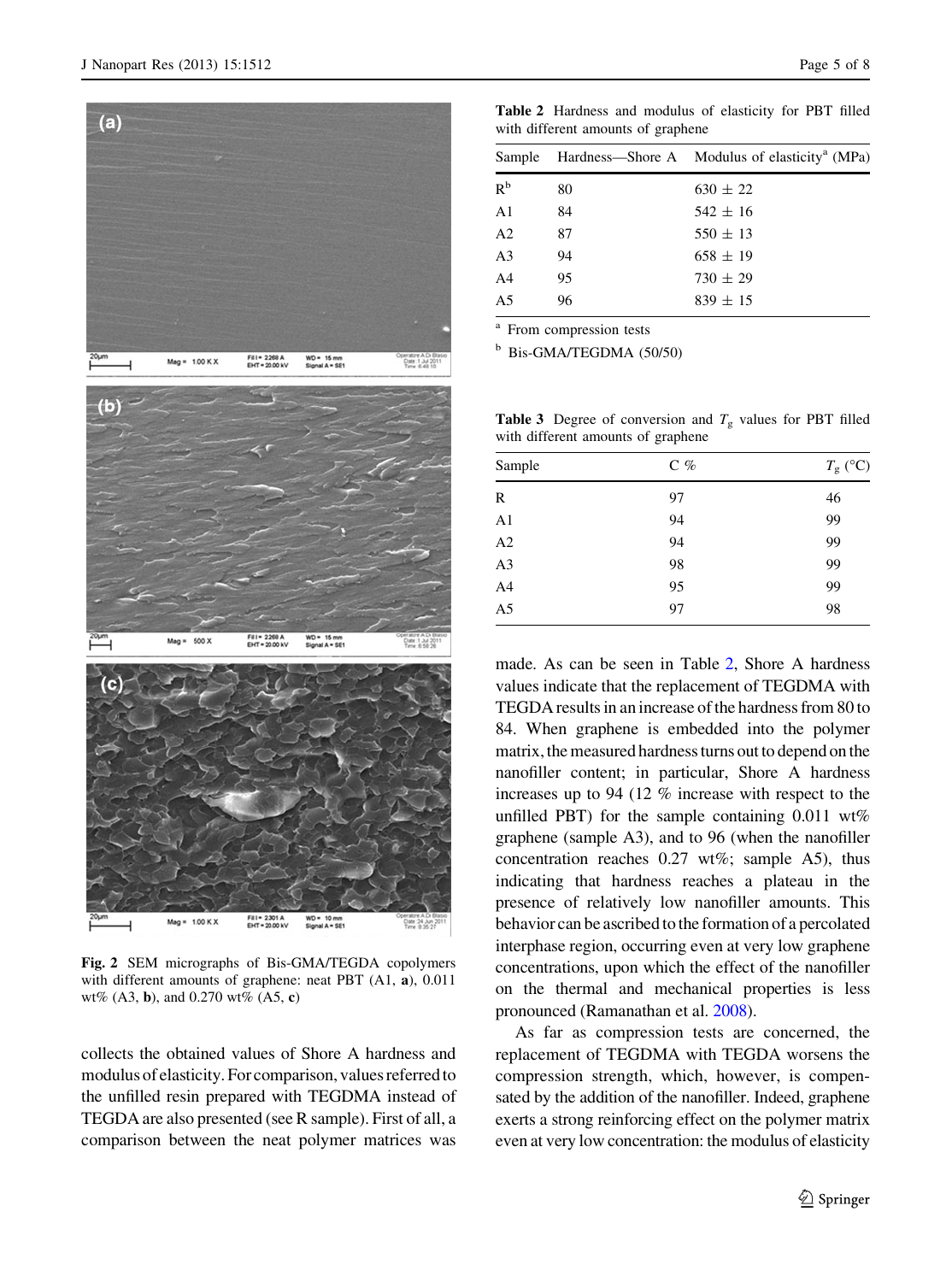<span id="page-5-0"></span>increases with increasing graphene concentration, with a trend similar to that found for the hardness values.

DSC analyses were carried out to assess the degree of conversion  $(C \%)$  and the glass transition temperature of PBT samples, which are listed in Table [3.](#page-4-0) For all samples, the degree of conversion was larger than 90 % regardless of the amount of graphene and the type of polymer matrix (i.e., TEGDMA- or TEGDAbased). At variance, the replacement of TEGDMA with TEGDA resulted in a significant  $T<sub>g</sub>$  increase (from 46 to 99 °C for R and A1 samples, respectively). It is noteworthy that the presence of graphene does not influence the glass transition temperature (and therefore the crosslinking density of the cured network), which is stable around 99  $\degree$ C. A similar behavior has been already assessed by other groups (Ansari and Giannelis 2009; Garboczi et al. [1995\)](#page-6-0).

# Conclusion

In this study, graphene has been used as reinforcing nanofiller in polymeric materials having potential applications for biomedical purposes. Bis-GMA/TEGDA has been chosen as polymer system because of its structure, which is similar to that of Bis-GMA/TEGDMA copolymer (widely used in the biomedical field); furthermore, TEGDA monomer is one of the best exfoliating media for graphene.

Graphene dispersions at high concentration were obtained by simple sonication in TEGDA monomer and directly used for synthesizing Bis-GMA/TEGDA nanocomposites. This synthetic strategy has significantly limited the reaggregation phenomena to graphite, which may occur during the nanofiller recovery in the solid-state. It should be also highlighted that graphene obtained directly by graphite exfoliation without any chemical manipulation looks to be a safe alternative (Hailong et al. 2010, Sasidharan et al. [2012,](#page-6-0) Vanesa et al. 2012) to other carbon forms, especially if compared with its oxidized forms (i.e., graphene oxide, or reduced graphene oxide), which are recognized as cytotoxic (Sasidharan et al. [2011,](#page-6-0) Sanchez et al. [2012](#page-6-0)).

The homogeneous dispersion of the nanofiller within the polymer matrix has been confirmed by SEM analyses, which showed rougher surfaces for all the nanocomposites with increased graphene concentration.

As far as the mechanical properties of the nanocomposites are concerned, graphene has been found to exert interesting reinforcing effects on the cured copolymers: indeed, both modulus of elasticity and surface hardness turned out to significantly increase even in the presence of small amounts of graphene. Finally, the glass transition temperature and hence the crosslinking density of the obtained nanocomposite networks were found to be substantially independent of the nanofiller content ( $T_g \approx 99$  °C).

Acknowledgments This study was partially financed by the Italian Ministry of the University and Research (PRIN).

## References

- Aguilar MR, Elvira C, Gallardo A, Vázquez B, Román JS (2007) Smart polymers and their applications as biomaterials. In: Ashammakhi N, Reis R, Chiellini E (eds) Topics in tissue engineering vol 3. University of Oulu, Oulu, Finland
- Aizawa T, Souda R, Otani S, Ishizawa Y, Oshima C (1990) Anomalous bond of monolayer graphite on transitionmetal carbide surfaces. Phys Rev Lett 64:768–771
- Alzari V, Nuvoli D, Scognamillo S, Piccinini M, Gioffredi E, Malucelli G, Marceddu S, Sechi M, Sanna V, Mariani A (2011a) Graphene-containing nanocomposite hydrogels of poly(N-isopropylacrylamide) prepared by frontal polymerization. J Mater Chem 21:8727–8733
- Alzari V, Nuvoli D, Sanna R, Scognamillo S, Piccinini M, Kenny JM, Malucelli G, Mariani A (2011b) In situ production of high filler content graphene-based polymer nanocomposites by reactive processing. J Mater Chem 21:16544–16549
- Ansari S, Giannelis EP (2009) Functionalized graphene sheetpoly(vinylidene fluoride) conductive nanocomposites. J Polym Sci Part B Polym Phys 47:888–897
- Antonucci JM, Stansbury JW (1997) Molecular designed dental polymer. In: Arshady R (ed) Desk reference of functional polymers: synthesis and application. American Chemical Society, Publication, pp 719–738
- Balandin AA, Ghosh S, Bao W, Calizo I, Teweldebrhan D, Miao F, Ning Lau C (2008) Superior thermal conductivity of singlelayer graphene. Nano Lett 8:902–907
- Ballo AM, Närhi TO, Akca EA, Ozenm T, Syrjänen SM, Lassila LVJ, Vallittu PK (2011) Prepolymerized vs. in situ-polymerized fiber-reinforced composite implants—a pilot study. J Dent Res 90:263–267
- Berger C, Song Z, Li X, Wu X, Brown N, Naud C, Mayou D, Li T, Hass J, Marchenkov AN, Conrad EH, First PN, de Heer WA (2006) Electronic confinement and coherence in patterned epitaxial graphene. Science 312:1191–1196
- Boukhvalov DW, Katsnelson MI (2008) Modeling of graphite oxide. J Am Chem Soc 130:10697–10701
- Bowen RL (1962) Dental filling material comprising vinyl silane treated fused silica and a binder consisting of the reaction product of bisphenol and glycidyl acrylate. U.S. Patent 3066112
- Bowen RL (1963) Properties of a silica-reinforced polymer for dental restorations. J Am Dent Assoc 66:57–64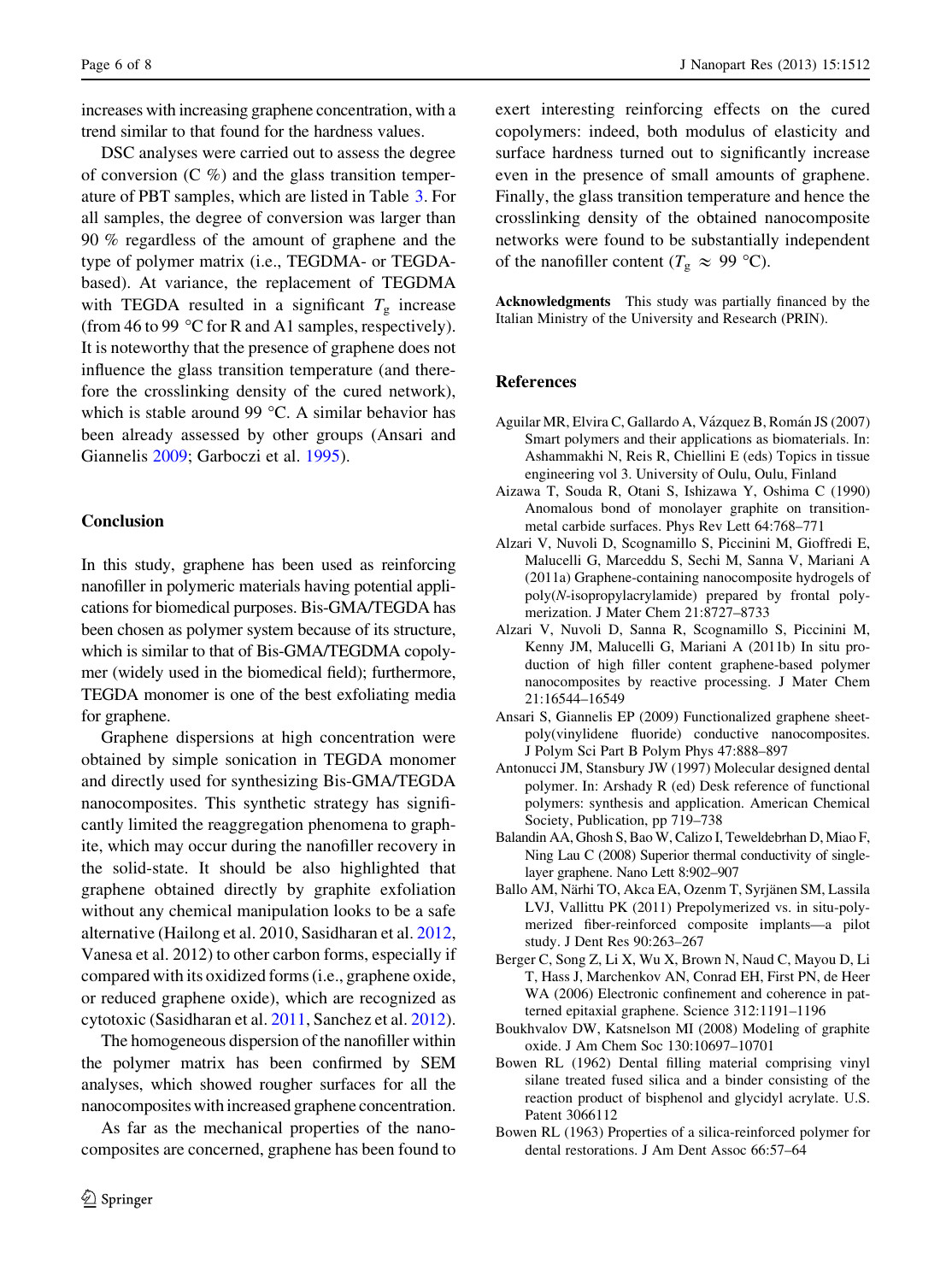- <span id="page-6-0"></span>Bowen RL (1965) Method of preparing a monomer having phenoxy and methacrylate groups linked by hydroxy glycerol groups. U.S. Patent 3179623
- Chen M, Chen C, Hsu S, Sun SH, Su W (2005) Low shrinkage light curable nanocomposite for dental restorative material. Dent Mater 22:138–145
- Coleman JN (2013) Liquid exfoliation of defect-free graphene. Acc Chem Res 46:14–22
- Fan H, Wang L, Zhao K, Li N, Shi Z, Ge Z, Jin Z (2010) Fabrication, mechanical properties, and biocompatibility of graphene-reinforced chitosan composites. Biomacromolecules 11:2345–2351
- Ferrari AC, Meyer JC, Scardaci V, Casiraghi C, Lazzeri M, Mauri F, Piscanec S, Jiang D, Novoselov KS, Roth S, Geim AK (2006) Quantifying defects in graphene via Raman spectroscopy at different excitation energies. Phys Rev Lett 97:187401–187403
- Garboczi EJ, Snyder KA, Douglas JF, Thorpe MF (1995) Geometrical percolation-threshold of overlapping ellipsoids. Phys Rev E 52:819–828
- Hernandez Y, Nicolosi V, Lotya M, Blighe FM, Sun Z, De S, McGovern IT, Holland B, Byrne M, Gun'ko YK, Boland JJ, Niraj P, Duesberg G, Krishnamurthy S, Goodhue R, Hutchison JH, Scardaci V, Ferrari AC, Coleman JN (2008) High-yeld production of graphene by liquid-phase exfoliation of graphite. Nat Nantechnol 3:563–568
- Khan U, O'Neill A, Lotya M, De S, Coleman JN (2010) Highconcentration solvent exfoliation of graphene. Small 6: 864–871
- Khan U, Porwal H, O'Neill A, Nawaz K, May P, Coleman JN (2011) Solvent-exfoliated graphene at extremely high concentration. Langmuir 27:9077–9082
- Kim H, Abdala AA, Macosko CW (2010) Graphene/polymer. nanocomposites. Macromolecules 43:6515–6530
- Lee C, Wei X, Kysar JW, Hone J (2008) Measurement of the elastic properties and intrinsic strength of monolayer graphene. Science 321:385–388
- Lerf A, He H, Forster M, Klinowski J (1998) Structure of graphite oxide revisited. J Phys Chem B 102:4477–4482
- Li X, Zhang G, Bai X, Sun X, Wang X, Wang E, Dai H (2008) Highly conducting graphene sheets and Langmuir-Blodgett films. Nat Nanotechnol 3:538–542
- Lu X, Yu M, Huang H, Ruoff RS (1999) Tailoring graphite with the goal of achieving single sheets. Nanotechnology 10: 269–272
- Novoselov KS, Geim AK, Morozov SV, Jiang D, Zhang Y, Dubonos SV, Grigorieva IV, Firsov AA (2004) Electric field effect in atomically thin carbon films. Science 306: 666–669
- Novoselov KS, Geim AK, Morozov SV, Jiang D, Katsnelson MI, Grigorieva IV, Dubonos SV, Firsov AA (2005) Twodimensional gas of massless Dirac fermions in graphene. Nature 438:197–200
- Nuvoli D, Valentini L, Alzari V, Scognamillo S, Bittolo Bon S, Piccinini M, Illescas J, Mariani A (2011) High concentration few-layer graphene sheets obtained by liquid phase exfoliation of graphite in ionic liquid. J Mater Chem 21: 3428–3431
- Nuvoli D, Alzari V, Sanna R, Scognamillo S, Piccinini M, Peponi L, Kenny JM, Mriani A (2012) The production of concentrated dispersions of few-layer graphene by the

direct exfoliation of graphite in organosilanes. Nanoscale Res Lett 7:674–680

- Palussière J, Berge J, Gangi A, Cotten A, Pasco A, Bertagnoli R, Jaksche H, Carpeggiani P, Deramond H (2005) Clinical results of an open prospective study of a bis-GMA composite in percutaneous vertebral augmentation. Eur Spine J 14:982–991
- Park S, Ruoff RS (2009) Chemical methods for the production of graphenes. Nat Nanotechnol 4:217–224
- Ponomarenko L, Schedin F, Katsnelson MI, Yang R, Hill EW, Novoselov KS, Geim AK (2008) Chaotic Dirac billiard in graphene quantum dots. Science 320:356–358
- Potts JR, Dreyer DR, Bielawski CW, Ruoff RS (2011) Graphene-based polymer nanocomposites. Polymer 52:5–25
- Rafiee MA, Rafiee J, Wang Z, Song H, Yu ZZ, Koratkar N (2009) Enhanced mechanical properties of nanocomposites at low graphene content. ACS Nano 3:3884–3890
- Ramanathan T, Abdala AA, Stankovich S, Dikin DA, Herrera-Alonso M, Piner RD, Adamson DH, Schniepp HC, Chen X, Ruoff RS, Nguyen ST, Aksay IA, Prud'Homme RK, Brinson LC (2008) Functionalized graphene sheets for polymer nanocomposites. Nat Nanotechnol 3:327–331
- Roberson TM, Heyman H, Swift EJ (2002) Sturdevant's art and science of operative dentistry, 4th edn. Mosby Elsevier, St Louis
- Sanchez VC, Jachak A, Hurt RH, Kane AB (2012) Biological interactions of graphene-family nanomaterials: an interdisciplinary review. Chem Res Toxicol 25:15–34
- Sanna R, Sanna D, Alzari V, Nuvoli D, Scognamillo S, Piccinini M, Lazzari M, Gioffredi E, Malucelli G, Mariani A (2012) Synthesis and characterization of graphene-containing thermoresponsive nanocomposite hydrogels of poly(N-vinylcaprolactam) prepared by frontal polymerization. J Pol Sci Part A Polym Chem 50:4110–4118
- Sasidharan A, Panchakarla LS, Chandran P, Menon D, Nair S, Rao CNR, Koyakutty M (2011) Differential nano-bio interactions and toxicity effects of pristine versus functionalized graphene. Nanoscale 3:2461–2464
- Sasidharan A, Panchakarla LS, Chandran P, Menon D, Nair S, Rao CNR, Koyakutty M (2012) Graphene nanocomposite for biomedical applications: fabrication, antimicrobial and cytotoxic investigations. Nanotechnology 23:395101–395111
- Schedin F, Geim AK, Morozov SV, Hill EW, Blake P, Katsnelson MI, Novoselov KS (2007) Detection of individual gas molecules adsorbed on graphene. Nat Mater 6:652–655
- Scognamillo S, Gioffredi E, Piccinini M, Lazzari M, Alzari V, Nuvoli D, Sanna R, Piga D, Malucelli G, Mariani A (2012) Synthesis and characterization of nanocomposites of thermoplastic polyurethane with both graphene and graphene nanoribbon fillers. Polymer 53:4019–4024
- Slonczewski JC, Weiss PR (1958) Band structure of graphite. Phys Rev 109:272–279
- Sofo JO, Chaudhari AS, Barber GD (2007) Graphane: a twodimensional hydrocarbon. Phys Rev B 75:153401–153404
- Soh MS, Sellinger A, Yap AUJ (2006) Dental nanocomposites. Curr Nanosci 2:373–381
- Stankovich S, Dikin DA, Dommett GHB, Kohlhaas KM, Zimney EJ, Stach EA, Piner RD, Nguyen ST, Ruoff RS (2006) Graphene-based composite materials. Nature 442:282–286
- Stoller MD, Park S, Zhu Y, An J, Ruoff RS (2008) Graphenebased ultracapacitors. Nano Lett 8:3498–3502